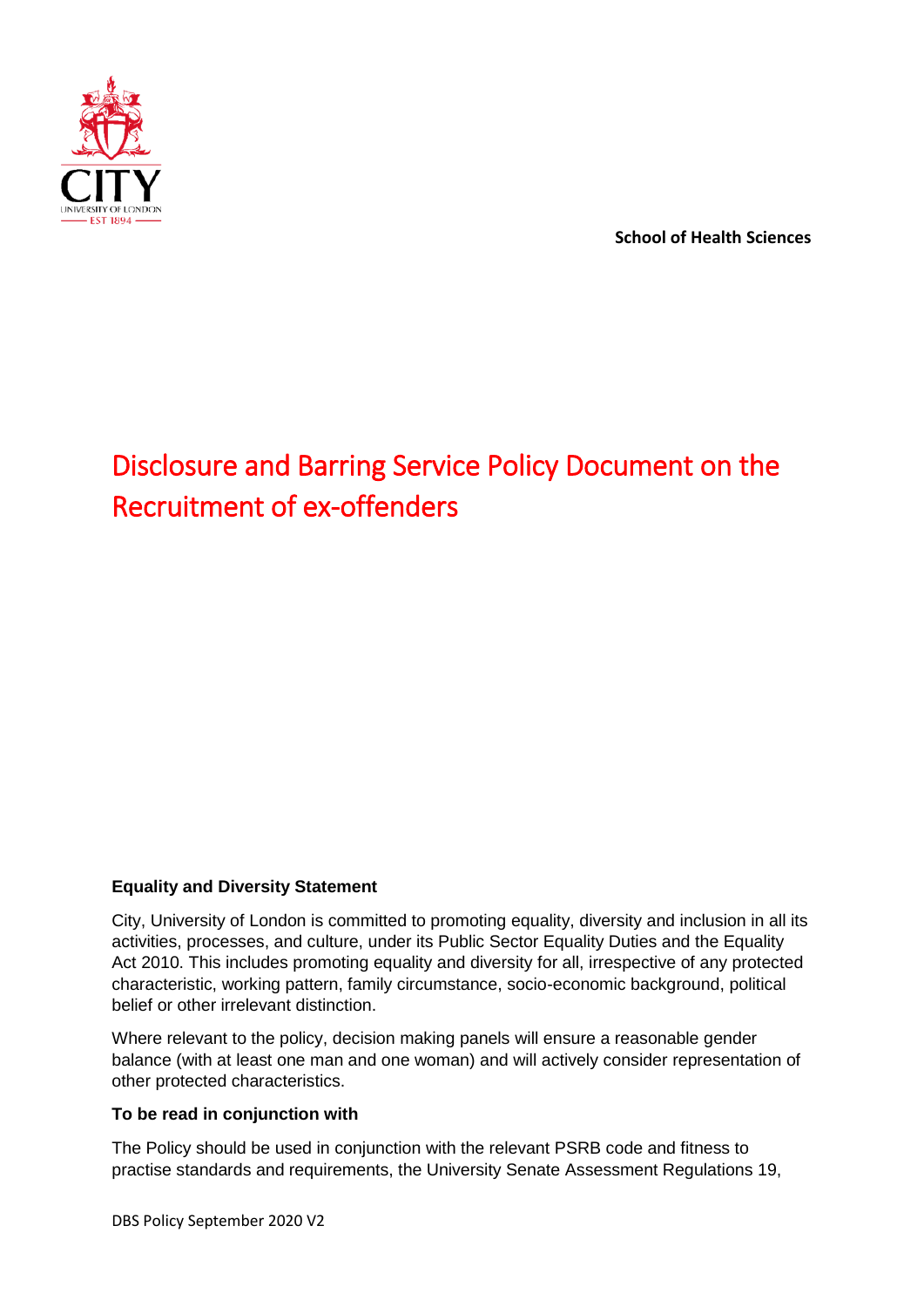University Disciplinary Policy, Cause for Concern Process, Disclosure and Barring Service Process, and any other relevant policies and procedures as deemed necessary.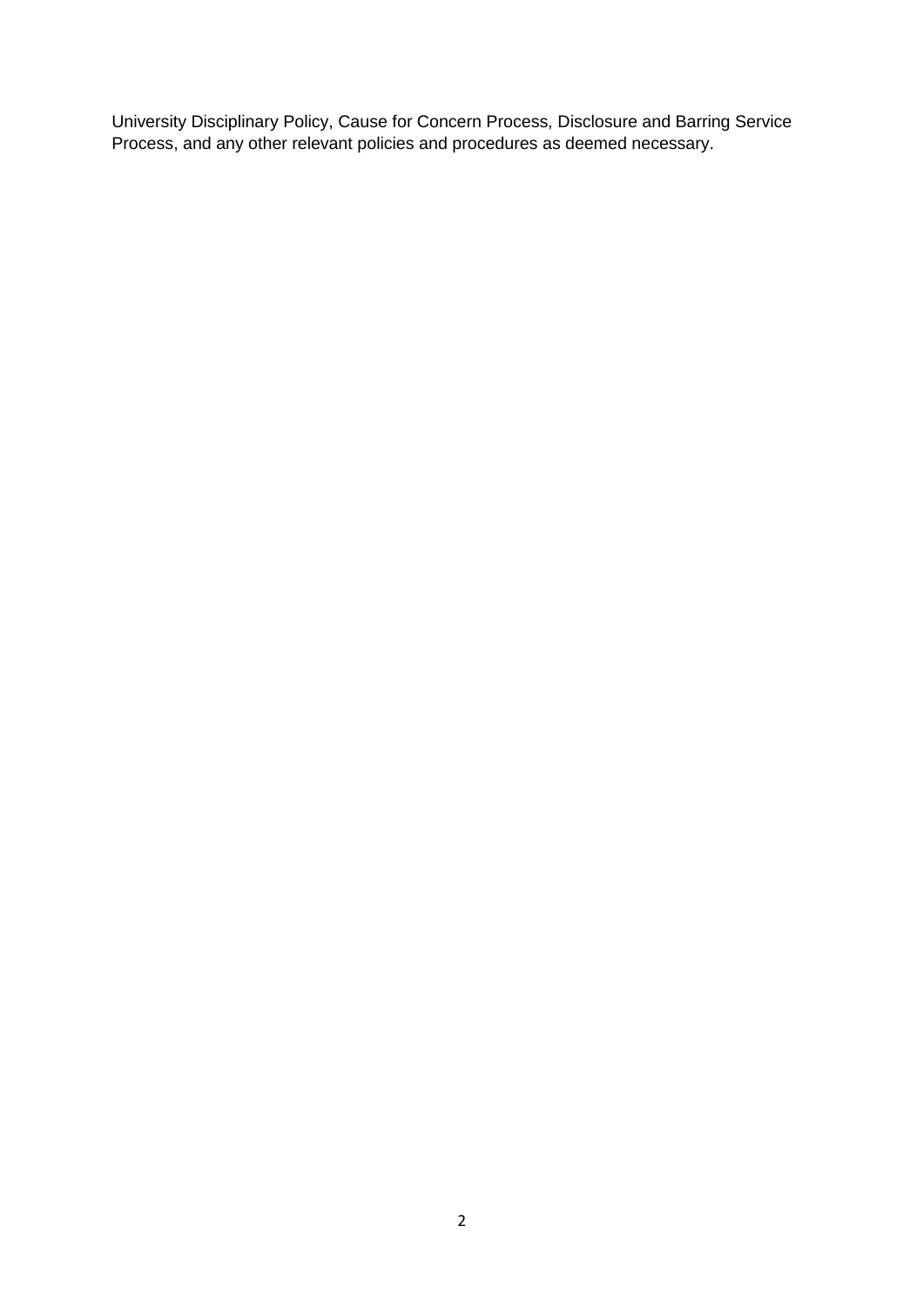## **Table of Contents**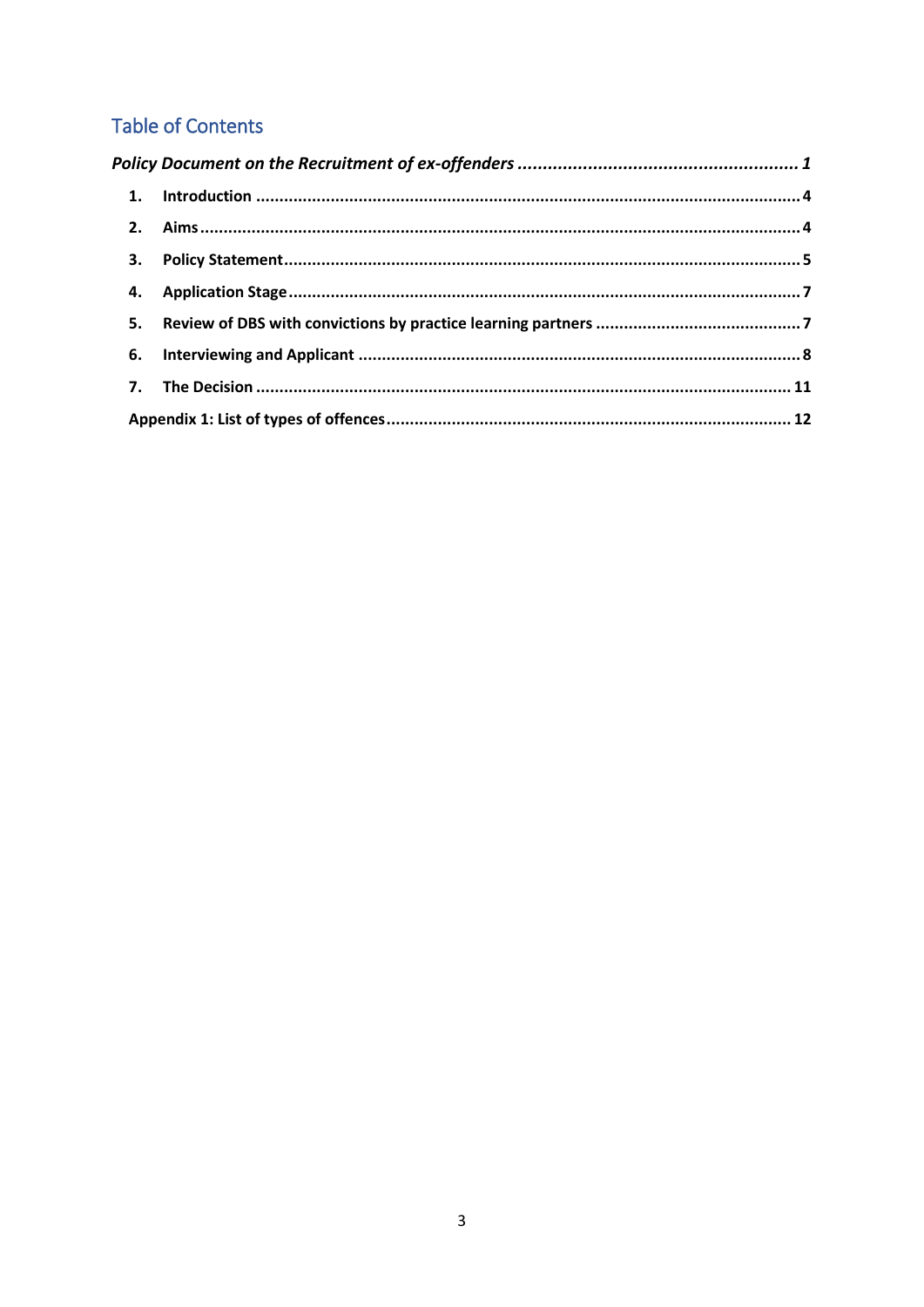## <span id="page-3-0"></span>1. Introduction

**1.1** As a public body that serves the wider community from which we recruit, City, University of London, School of Health Sciences (hereby after referred to as "The School") is fully committed to the equal and accessible experience of higher education to all members of the wider community. In adopting this position of inclusion, The School appreciates that it will be inviting applications to programmes of study from members of the community that may have a previous criminal record.

**1.2** The fact that an individual has a previous criminal record should not necessarily prohibit the individual from undertaking their desired choice of programme in higher education. However, as an institute of higher education it is necessary for The School to be respectful of our duty of care to the public. Thus, certain pieces of legislation have direct relevance to the recruitment of ex-offenders and the type of programme we may allow them to study.

**1.3** This policy document sets out the exact process that is adopted in the selection, recruitment and interview of an individual who has a record of previous criminal activity. Through doing so, it demonstrates our commitment to both obtaining and maintaining an inclusive and representative student body and the legislation that effects the recruitment of ex-offenders.

**2.1** The aim of this document is to produce a robust written explanation and guide to the process behind the decisions staff and employees of The School will make in the recruitment of ex-offenders.

**2.2** This document will become the one point of reference for the decision-making process and will enable those making the decisions to be confident that The School is being both fair and just in its selection of applicants.

**2.3** Furthermore it will ensure that current legislation on the recruitment of ex- offenders is respected and that within the context of information revealed to The School regarding an individual's previous criminal activity, any decision made on the suitability to train, will be dealt with according to a set of prescribed and reasonable conditions.

**2.4** This document is written with respect to certain guiding pieces of legislation and reference will be made to their relevance where appropriate. Furthermore, it is written with respect to the DBS Code of Practice – which in itself is published under section 122 of the *Police Act 1997*. It is The School's policy to ensure that a copy of the DBS Code of Practice is made available on request to any disclosure applicant.

## <span id="page-3-1"></span>2. Aims

**2.1** The aim of this document is to produce a robust written explanation and guide to the process behind the decisions staff and employees of The School will make in the recruitment of ex-offenders, in collaboration with practice learning partners.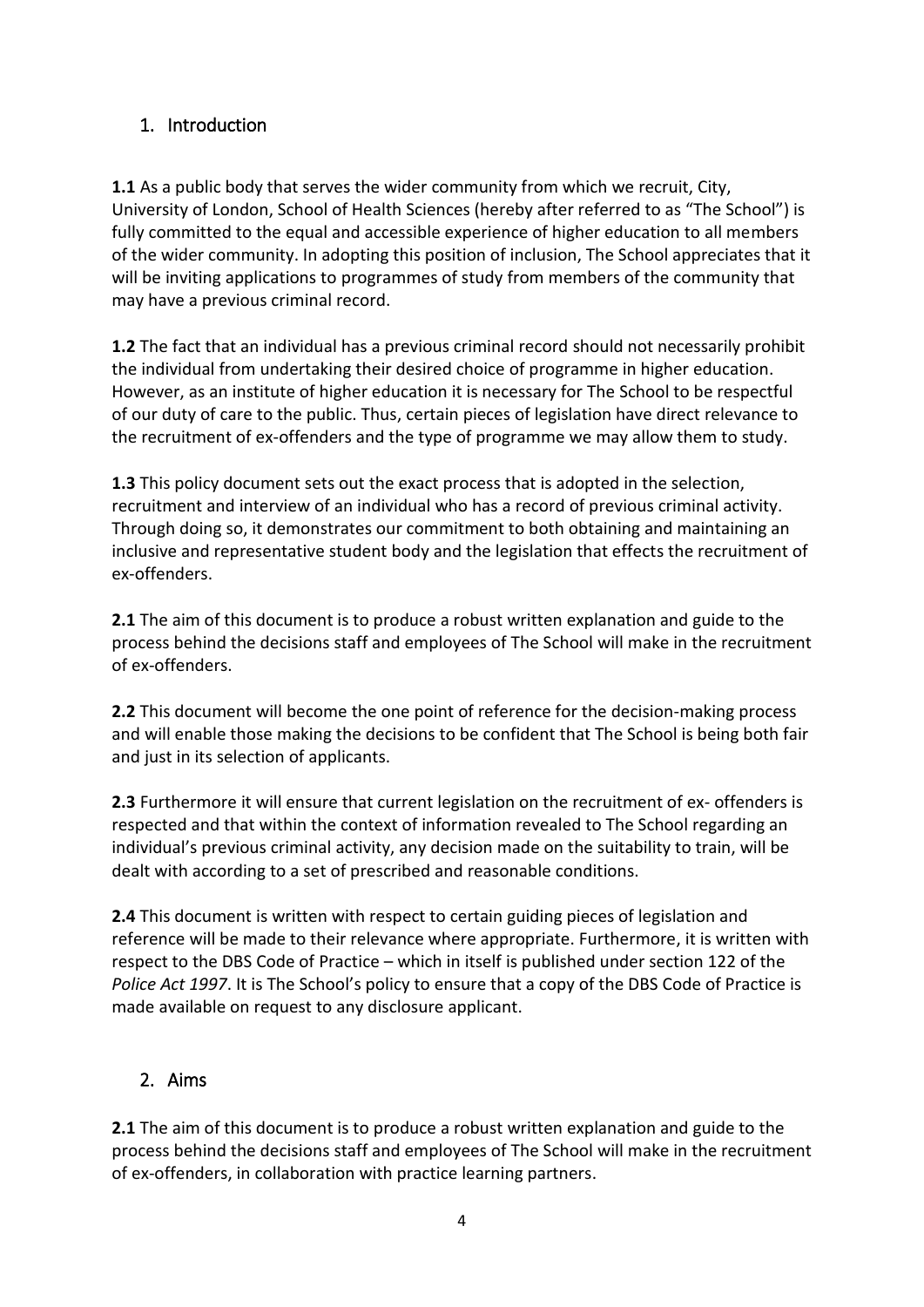**2.2** This document will become the one point of reference for the decision-making process and will enable those making the decisions to be confident that The School is being both fair and just in its selection of applicants.

**2.3** Furthermore it will ensure that current legislation on the recruitment of ex-offenders is respected and that within the context of information revealed to The School regarding an individual's previous criminal activity, any decision made on the suitability to train, will be dealt with according to a set of prescribed and reasonable conditions.

## <span id="page-4-0"></span>3. Policy Statement

#### **3.1 The Rehabilitation of Offenders Act 1974**

City, University of London is permitted to ask exempt questions under the Exceptions Order to the *Rehabilitation of Offenders Act* 1974, in order to ascertain the suitability of applicants applying to our programmes.

**3.2** Consequently, students are required to declare in full any previous **convictions, cautions, reprimands or final warnings.** 

**3.3** Further to the requirement to declare all relevant information it is the policy of City, University of London, to employ the service of the Disclosure and Barring Service in order to obtain information that will enable us to make an informed decision about an applicant's suitability for admission on to a health care programme.

**3.4** Please note that failure to declare any information that may be revealed in a subsequent Disclosure and Barring Service (DBS) Disclosure could result in the withdrawal of the conditional/unconditional offer of instruction at City, University of London.

#### **3.5 Our policy is:**

- As an organisation using the Disclosure and Barring Service (DBS) Disclosure service to assess applicant's suitability for positions of trust, City, University of London's School of Health Sciences complies fully with the DBS Code of Practice and undertakes to treat all applicants for positions fairly. It undertakes not to discriminate unfairly against any subject of a Disclosure on the basis of conviction or other information revealed.
- City, University of London's School of Health Sciences, is committed to the fair treatment of its students, potential students or users of its services, regardless of age, disability, gender reassignment, marriage and civil partnership, pregnancy and maternity, race, religion or belief, sex, sexual orientation or offending background.
- City, University of London have a written policy on the recruitment of ex-offenders, which is made available to all Disclosure applicants at the outset of the recruitment process and is downloadable from the University website.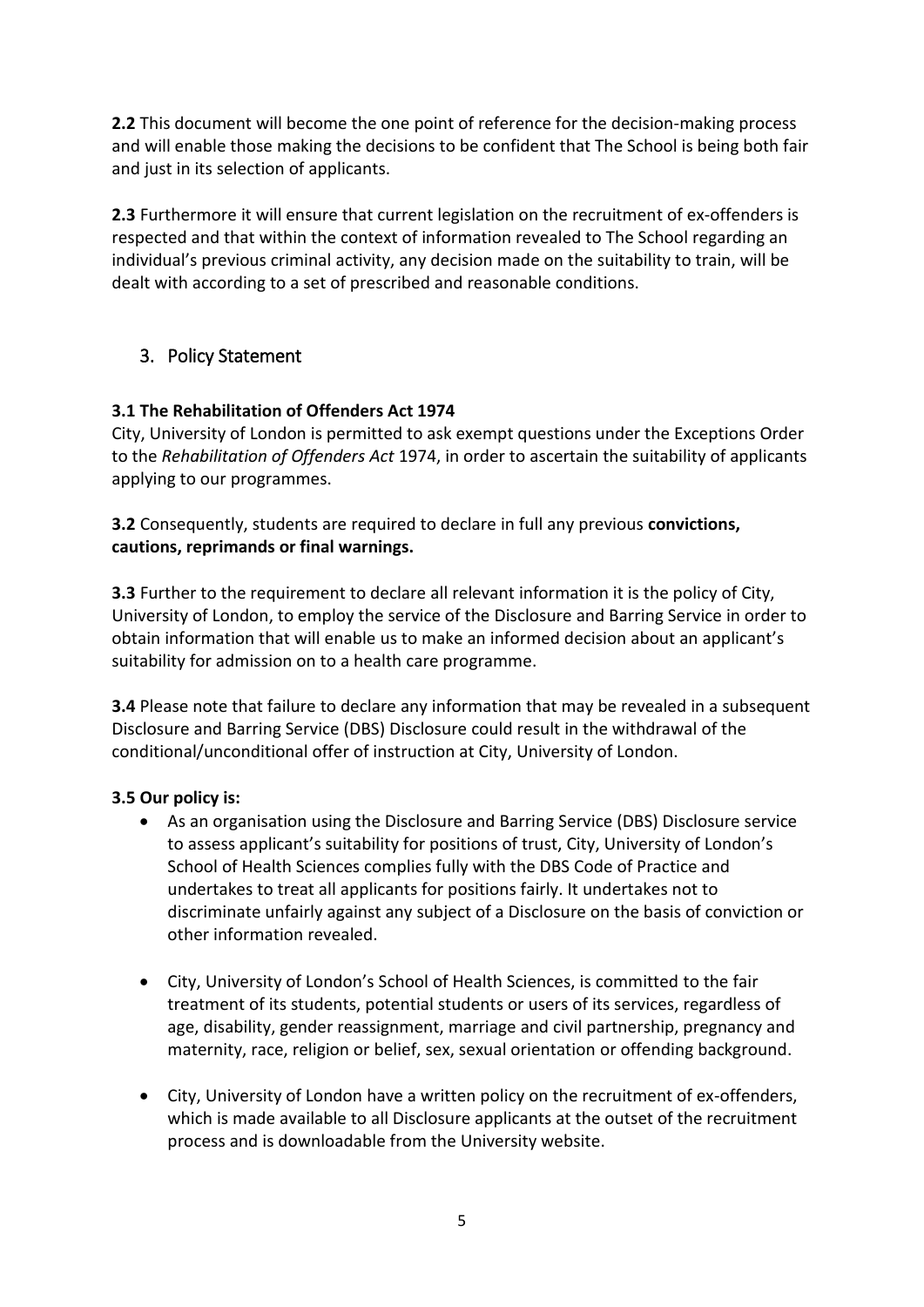- We actively promote equality of opportunity for all with the right mix of talent, skills and potential and welcome applications from a wide range of candidates, including those with criminal records. Except for specific offences outlined under the *Protection of Children Act 1999* and *Criminal Justice and Court Services Act 2000*  which would exclude and prohibit the candidate applying for such a position.
- A DBS Disclosure is to form part of the recruitment process, as such, we encourage all applicants to provide details of their criminal record at an early stage in the application process. We request that this information is sent under separate, confidential cover, to a designated person within City, University of London's School of Health Sciences and we guarantee that this information is only seen by those who need to see it as part of the recruitment process.
- We ensure that all those in City, University of London's School of Health Sciences who are involved in the recruitment process have been suitably trained to identify and assess the relevance and circumstances of offences. We also ensure that they have received appropriate guidance and training in the relevant legislation relating to the employment of ex- offenders, e.g. *Rehabilitation of Offenders Act 1974*.
- At an interview we ensure that an open and measured discussion takes place on the subject of any offence(s) or other matter that might be relevant to the position.
- We make every subject of a DBS Disclosure aware of the existence of the DBS Code of Practice and make a copy available on request.
- We undertake to discuss any matter revealed in a Disclosure with the person seeking the position before withdrawing a conditional/unconditional offer of study at City University, Institute of Health Sciences.

**3.6 Having a criminal record will not necessarily bar you from studying with us.** This will depend on a variety of criteria that you will be asked about in an interview and would focus on the level of risk that you pose to the public, fellow students and members of staff you would come in to contact with whilst on practice placement. Relevant circumstances surrounding the offence(s) would be taken into consideration and a decision will be taken on these grounds.

**3.7** City, University of London's School of Health Sciences, operates a strict policy of an absolute decision as regards the outcome of an interview. Consequently, there would exist **no right of appeal** on any decision made at a previous offences interview, as failure to meet the admissions criteria does not permit the student the rights afforded to an enrolled student.

**3.8** An applicant's usual rights of appeal to the DBS regarding the information revealed are not affected.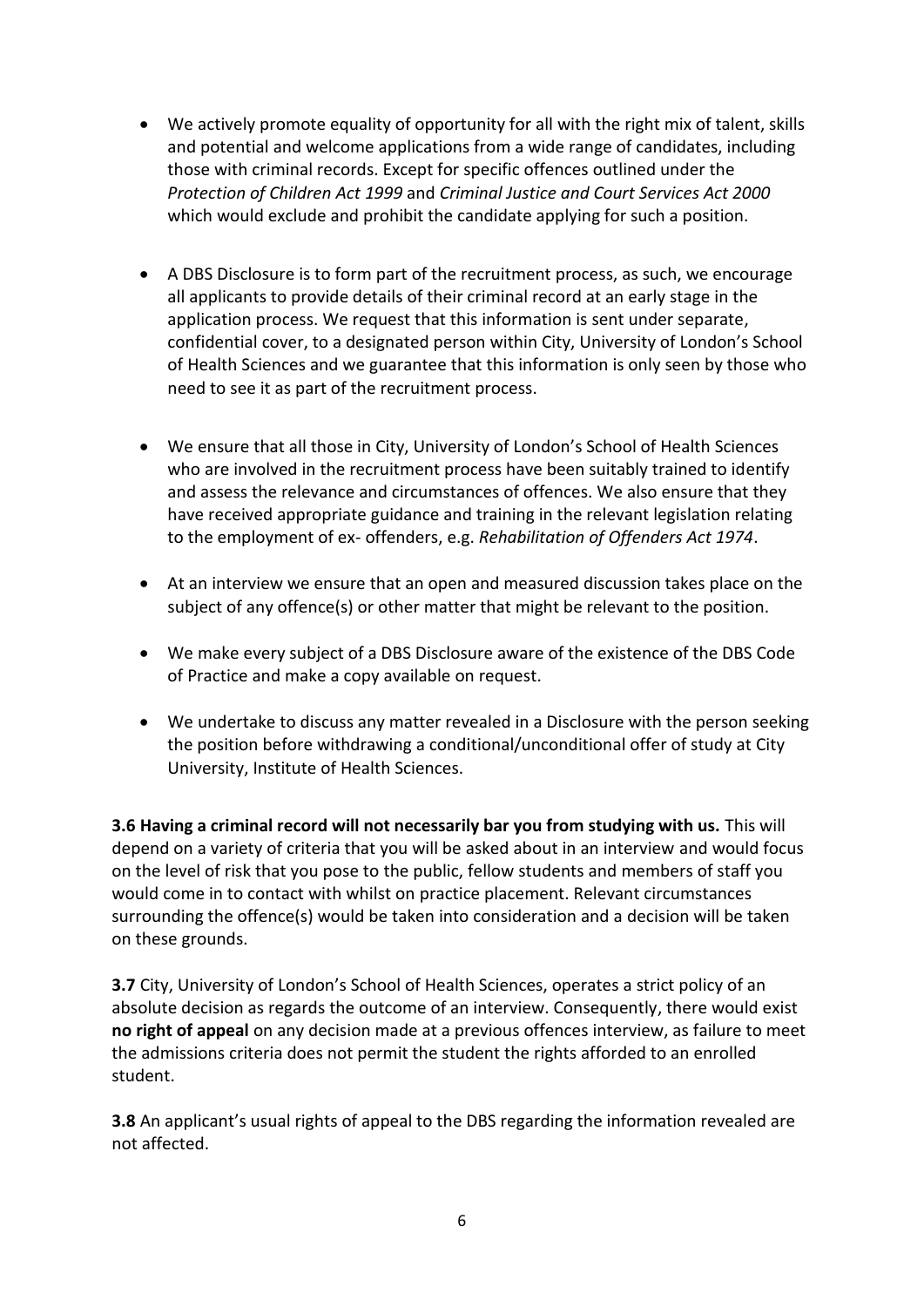## <span id="page-6-0"></span>4. Application Stage

**4.1** Under the Exemptions Order 1975 to *Rehabilitation of Offenders Act 1974* (ROA 1974) it is permissible for The School to ask exempt questions about an applicant's previous criminal history when applying for Heath Care programmes that are in themselves considered to be exempt from the *Rehabilitation of Offenders Act 1974* (ROA 1974). This information will include previous criminal convictions, cautions, reprimands or final warnings.

**4.2** In order to obtain this information, The School employs the service of Atlantic Data Ltd to undertake electronic Disclosure applications that are sent directly to the Disclosure and Barring Service (DBS) and does so via the process of obtaining an Enhanced Disclosure with barring list checks for the relevant workforce(s). This will document information in the form of a criminal record certificate as described under either section 113 or section 115 of the *Police Act 1997*. Access is controlled by a login process, with all information provided through a secure website and all personal data transmitted using encryption.

**4.3** City, University of London welcomes applications to programmes from all members of the community but **cannot** consider applications for specific healthcare programmes from those individuals who have committed offences under the provisions of the *Protection of Children Act 1999* and the *Criminal Justice and Court Services Act 2000*. It should also be noted that this prohibition also extends to individuals who have had their name included on the Protection of Vulnerable Adults (POVA) List, Protection of Children Act (PoCA) List as held by the Department of Health and List 99 as held by the Department of Education, Skills and Employment.

To do so would be a criminal offence under the aforementioned acts. Furthermore, in receiving an application from any such individual, The School is obliged to inform the Police that an application from a prohibited individual has been received (see appendix 2).

**4.4** In order to make informed decisions about an individual's suitability to train, they will be invited to submit a DBS application before further advancement of the individual's application to study. The covering document will explain that in observance of the *Rehabilitation of Offenders Act 1974* (ROA 1974), The School is inviting the applicant to submit a DBS form so that the relevant staff can make an informed decision about the suitability of an individual to train. If necessary, an interview would be held to allow the individual to put the information revealed in a Disclosure into context.

**4.5The School makes every reasonable effort to inform an applicant of their individual responsibility under the provisions of the Exemptions Order 1975 to the** *Rehabilitation of Offenders Act 1974* **(ROA 1974) and expects applicants to act accordingly.** 

## <span id="page-6-1"></span>5. Review of DBS with convictions by practice learning partners

**5.1** A proportion of each of our healthcare professional programmes consists of placements in clinical, social care or educational settings and The School has a responsibility to work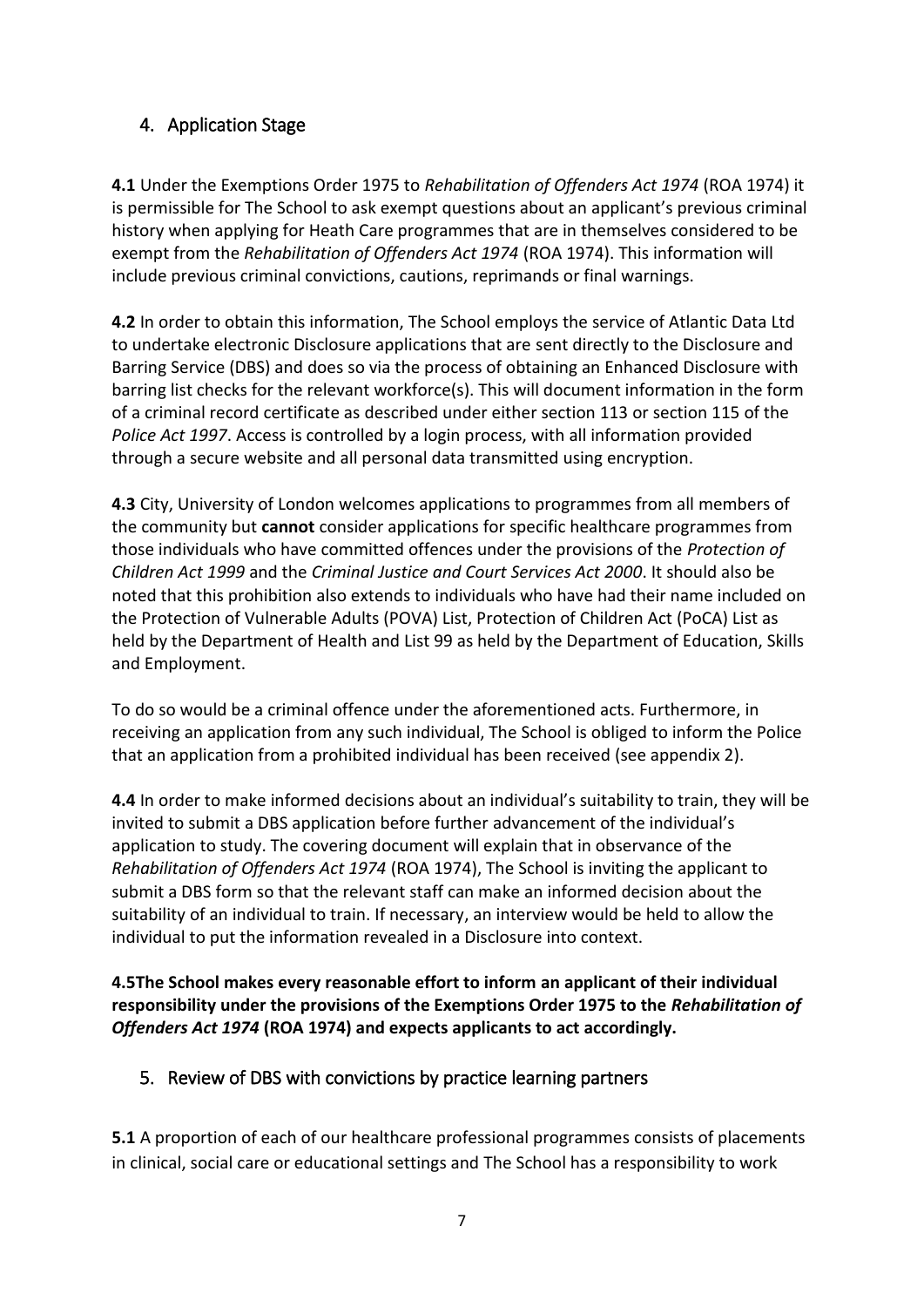collaboratively with practice learning partners to safeguard the public and healthcare staff who may come in contact with our students during their practice placements.

**5.2** Practice learning partners regularly make decisions about the suitability of applicants for employment in healthcare positions in their organisations and will apply the same criteria to students who may be undertaking placements in the organisation.

**5.3** The School will share *anonymised details* of any applicant's DBS that holds a conviction with the practice learning partners where a student may be placed during the programme. Based on the anonymised DBS details, the practice learning partner can inform the School on whether the student would be eligible to be placed in that organisation to gain practical experience. If a student on one of our healthcare professional programmes is likely to be placed in several different clinical, social care or educational settings within organisations for example on rotation, a representative organisation will be sent the anonymised details following prior agreement that the representative organisation can act as proxy for all other relevant practice learning partners.

**5.4** If practice learning partners are able to make a clear decision that the conviction on the DBS will not affect whether the student would be eligible to be placed in that organisation to undertake the placement elements of the programme of study on the basis of the anonymised DBS details, and relevant academic staff in The School agree with this assessment, the student will be cleared to attend placements without the need for further action.

**5.5** If practice learning partners or academic staff from the School *are not able* to make a clear decision that the conviction on the DBS will not affect the student's suitability to undertake the placement elements of the programme of study on the basis of the anonymised DBS details, the student will be invited to an interview to discuss the conviction and the context of their conviction.

**5.6 The student may not attend placement prior to the interview if this step is required.**

## <span id="page-7-0"></span>6. Interviewing and Applicant

**6.1** The School is aware of the limitations of information obtained through the DBS Disclosure process. In order to put the information revealed in a Disclosure into context, it would become necessary to interview the applicant. If it becomes apparent that information revealed necessitates an interview, The School will seek to interview the applicants as soon as is reasonably possible.

**6.2** The School will make every reasonable effort to interview prior to the planned commencement of clinical placement.

**6.3** The interview itself is an opportunity for the applicant to express their reasons why they should be considered as suitable to train. It offers the applicant a forum to put the offence into context and allows them the facility to explain any other relevant information they might wish to submit. This could include parole officer notes, etc.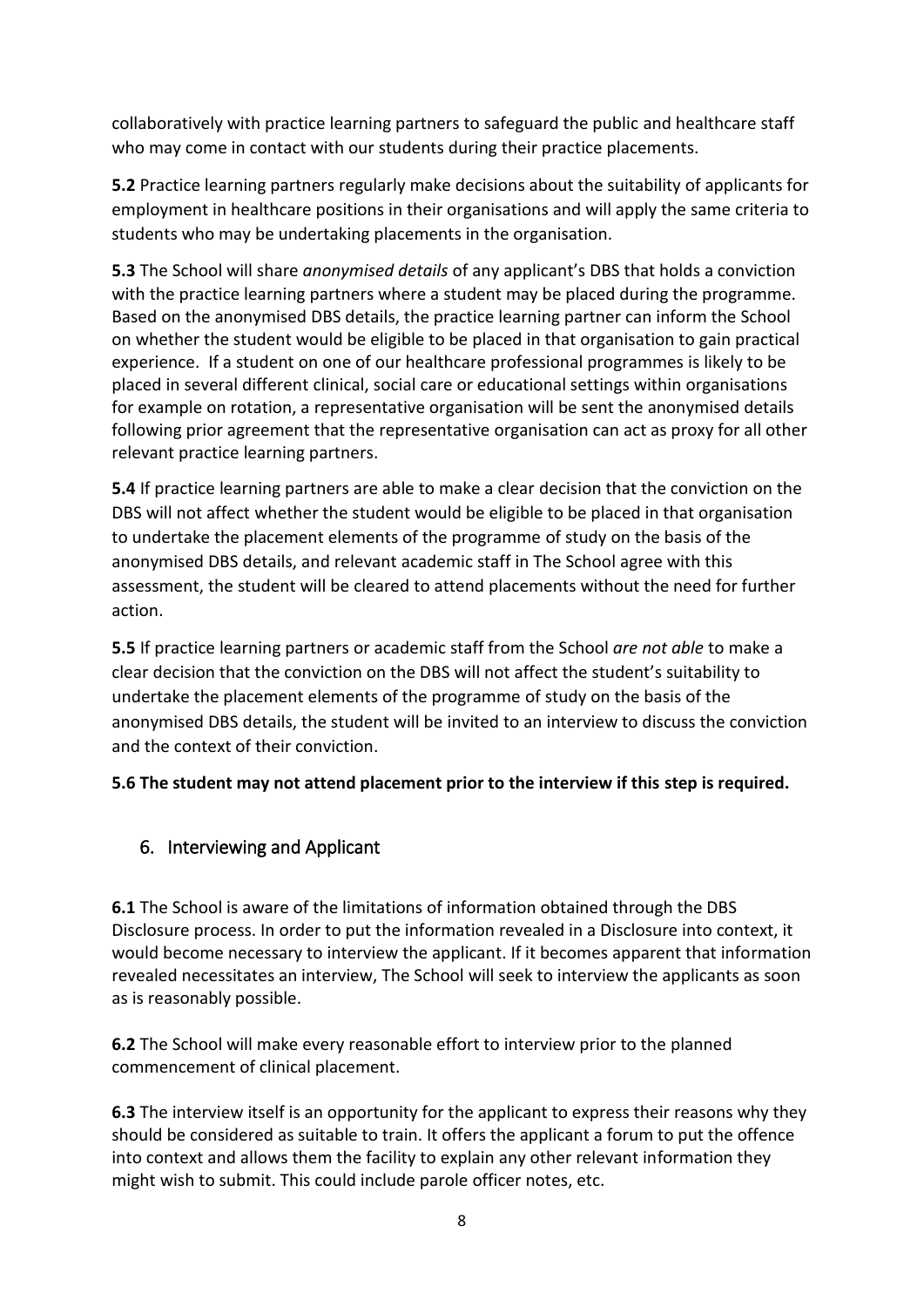**6.4** From the point of view of The School, the interview allows those responsible for the applicant's successful instruction to determine the level of risk that they might pose to staff, fellow students and the public they will come into contact with as part of their instruction.

**6.5** Those present at interview will be the minimum number of persons needed to make an informed decision about an applicant's suitability to train.

**6.6** The following will be present at all interviews:

#### **6.6.1 Designated Professional Staff member (who has undertaken appropriate training):**

**(a)** Responsible for ensuring that the applicant is in agreement with the information that is revealed in the Disclosure as being accurate and pertains to them

**(b)** Responsible for ensuring the information used in the interview is that which is revealed in the Disclosure and that no other extra information outside of relevant conviction related information (e.g. parole officer notes) is used in the context of the interview

**(c)** To make notes throughout the interview that will then be used in the decision on suitability of the applicant

**(d)** To help guide the academic staff on the procedures involved and our obligations under certain aspects of legislation

**(e)** To inform the applicant about the procedures involved

**(f)** To answer any questions about the storage, retention and destruction of Disclosure information.

#### **6.6.2 Minimum of one senior academic staff member in the capacity of a registered healthcare professional will Chair the Panel:**

**(a)** Responsible for making the decision on whether an applicant is suitable to undertake the chosen programme of study

**(b)** To conduct the interview process and be the medium by which all discussion is channelled

#### **6.6.3 Minimum of one senior practice learning partner representative in the capacity of a registered healthcare professional and prospective employer:**

- (a) Responsible for making the decision on whether an applicant is suitable to undertake placements in a healthcare environment
- (b) To represent their own employing organisation but also the views of other practice learning partners that may host the applicant (by prior agreement).

#### **6.6.4 Applicant:**

To divulge truthfully and willingly any or all information that pertains to the relevance of the interview when requested to do so. This can be in the form of parole officer notes, references or extra information that supports the applicant's lack of potential in reoffending. The information shared will be treated confidentially as part of the DBS process.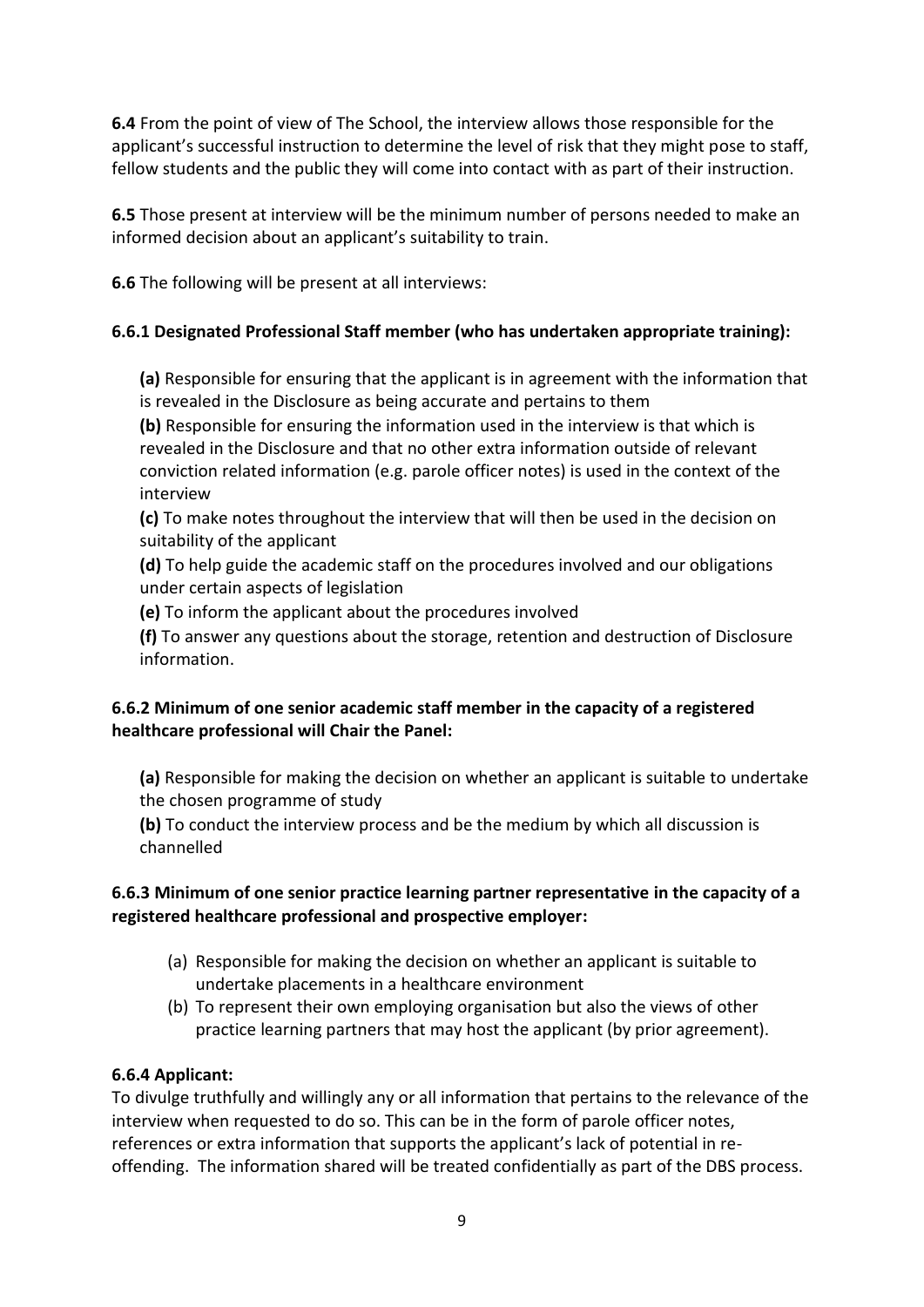#### **6.6.5 Applicant's representative:**

The applicant may choose to be accompanied by one other person to support them at the interview (or more than one person at the Panel Chairs discretion). The representative can only attend in a supportive role, and will not be allowed represent the applicant unless prior consent has been sought from the Chair of the Panel.

#### **6.7 It should be noted that the interview is not a means by which guilt for an offence may be discussed**.

**6.8** However, it is necessary to have a set of criteria by which an interview may be conducted, as an informed decision about an applicant's suitability to undertake the healthcare programme will rest on specific areas of importance.

**6.8.1** The interview panel will consider these points in relevance to any specific offence:

**(a)** Would training involve one-to-one contact with children or other vulnerable groups?

**(b)** What level of supervision would the student receive?

**(c)** Would the student become directly involved with financial matters or come into contact with items of value?

**(d)** Would the applicant have any direct contact with the public?

**(e)** Would the nature of training present any opportunities for the student to re-offend in the course of successful appointment?

**(f)** Is the potential student likely to register as a professional after training? This decision may need to be sought from the official registered body that any successful applicant would go on to register with after training.

6.9 Furthermore, during the interview certain relevant points will be discussed with the applicant which will further facilitate the decision-making process.

**6.9.1** The following issues will be taken into account:

**(a)** The seriousness of the offence and its relevance to the safety of staff, students and the public they come into contact with and/or property

**(b)** The length of time since the offence occurred

**(c)** If the students is still within any suspended sentence period, or if this has been completed

**(d)** Any relevant information offered by the applicant about the circumstances that lead to the offence being committed, for example, the influence of domestic or financial difficulties

**(e)** Whether the offence was a one-off or part of a history of offending

**(f)** Whether the applicant's circumstances have changed since the offence was committed, making re-offending less likely

**(g)** Whether the offence has been decriminalised by Parliament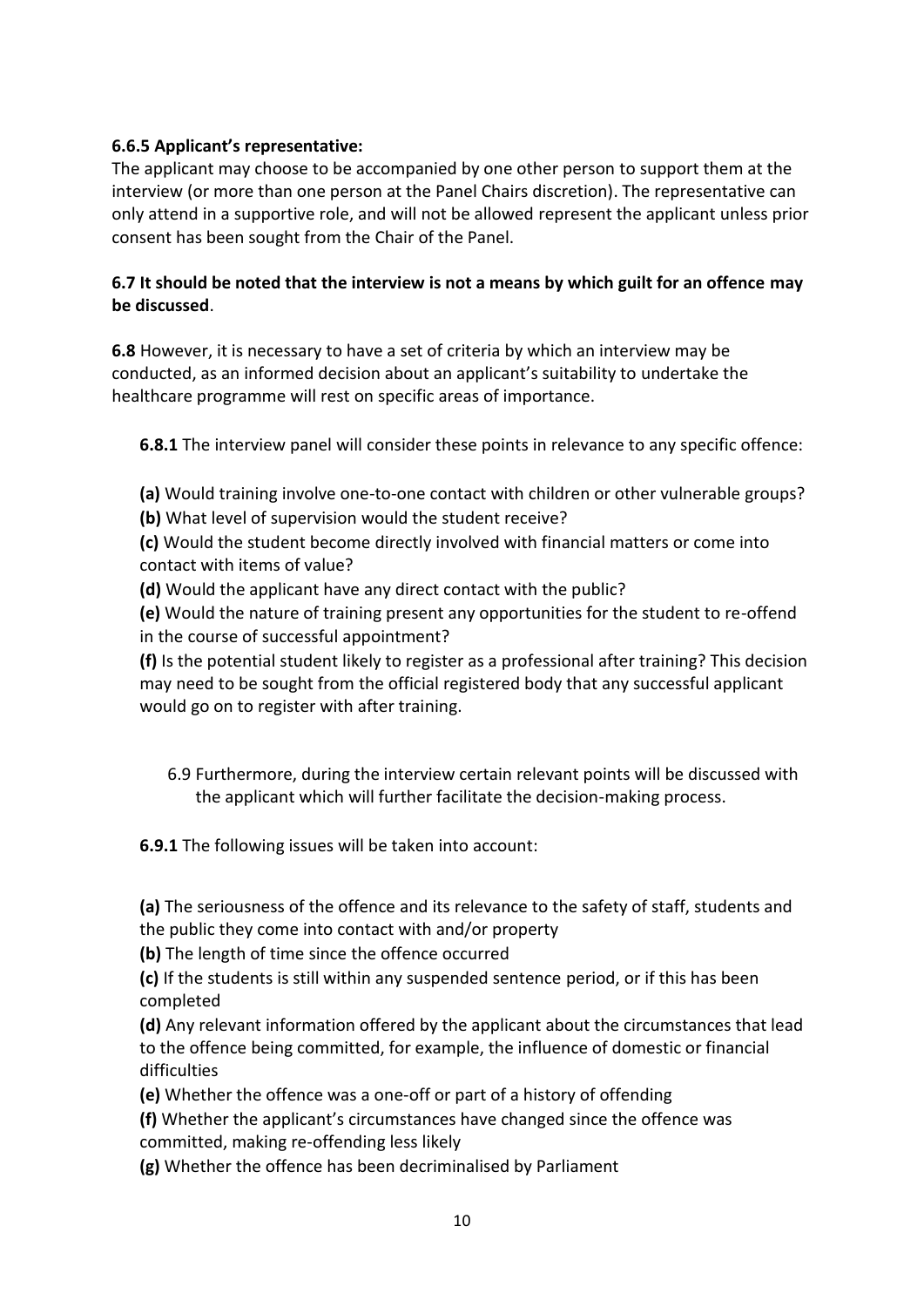**(h)** The country in which the offence was committed. Some activities are offences in Scotland and not in England and Wales and vice versa **(i)** The degree of remorse, insight, understanding or otherwise, expressed by the applicant and their motivation to change

#### <span id="page-10-0"></span>7 The Decision

**7.1** After considering all the relevant documentation and statements into account for each offence, it will be for the interview panel to decide whether the applicant is suitable to undertake the programme of study.

**7.2** A verbal decision may be given to the applicant followed by official confirmation in the form of a letter detailing the outcome of the decision. The Panel may decide to postpone to seek additional information.

**7.3** The Panel need to inform the applicant at the interview that, although advice will be sought from the HCPC/NMC/GOC as appropriate, successful completion of a programme of study does not guarantee suitability to register. City, University of London is not responsible with regards to decisions made by the professional bodies or future employers. Regulatory bodies make independent decisions to access the eligibility of applicants to their relevant professional register.

**7.4** Only one of three decisions may be reached after the interview. These are:

- **(a)** Satisfactory to continue; cleared to attend placement
- **(b)** Postponement of decision pending receipt of additional relevant information
- **(c)** Case is referred to Fitness to Practise Panel for consideration.

**7.5** The notes of the interview will be shared with the applicant.

**7.6 It should be noted that any decision is absolute, and no right of appeal exists as the decision of suitability to instruct is made on the requirements of admissions criteria. However, the applicant may appeal to the DBS if the information used in making this decision does not portray an accurate representation of the individual's personal details or that of the individual's previous criminal activity.** 

**7.7** The notes and information received through interview will be treated in the same manner as Disclosure and Barring Service Disclosure information. Therefore, the School policy on handling, storage and destruction of Disclosure and Barring Service Disclosure information would apply.

#### **Contact details:**

For further information please contact [dbs@city.ac.uk](mailto:dbs@city.ac.uk)